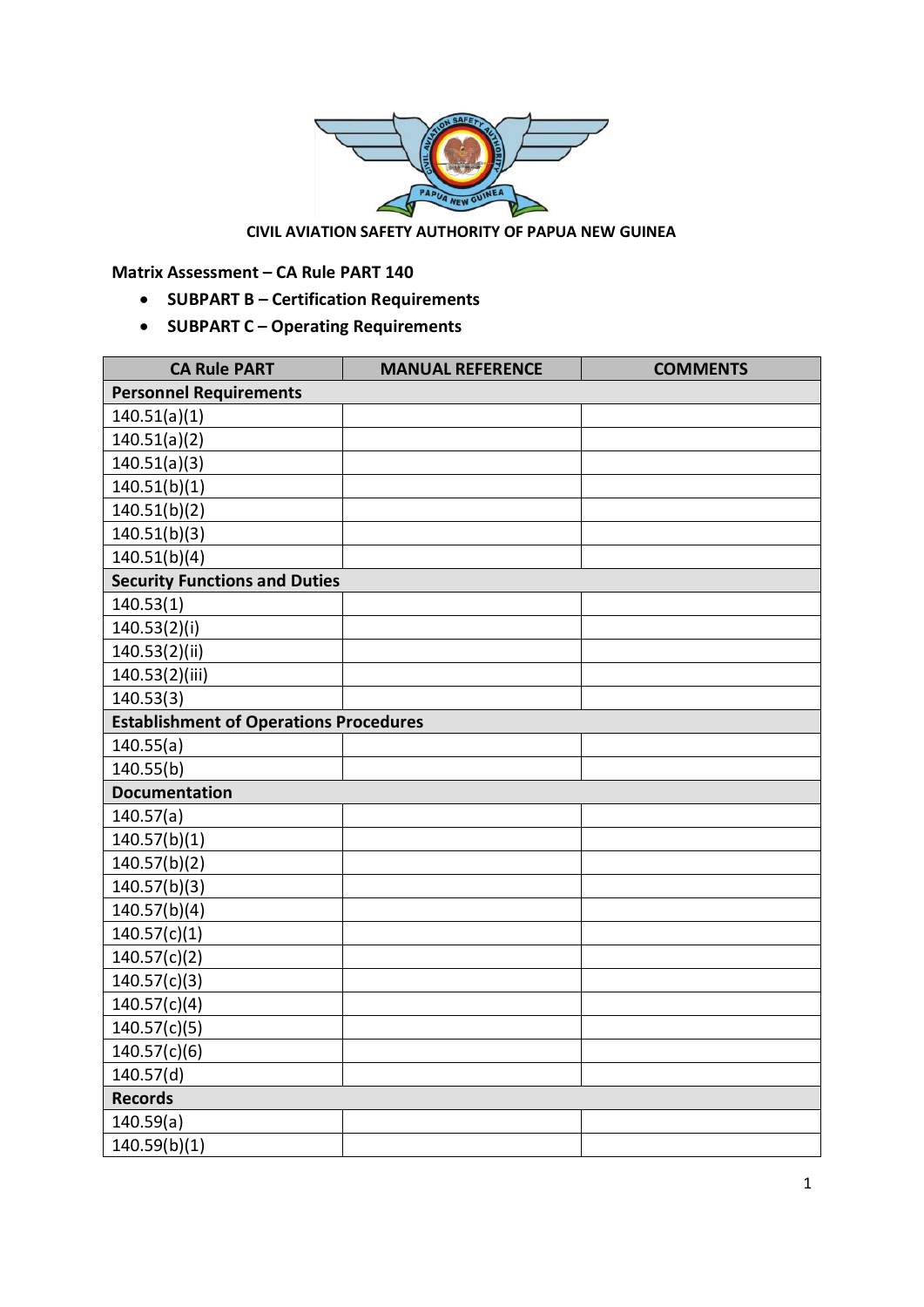| 140.59(b)(2)(i-iii)                       |  |  |
|-------------------------------------------|--|--|
| <b>Internal Quality Assurance</b>         |  |  |
| 140.61(a)                                 |  |  |
| 140.61(b)(1)                              |  |  |
| 140.61(b)(2)                              |  |  |
| 140.61(b)(3)                              |  |  |
| 140.61(b)(4)                              |  |  |
| 140.61(b)(5)                              |  |  |
| 140.61(b)(6)                              |  |  |
| 140.61(c)                                 |  |  |
| 140.61(d)(1)                              |  |  |
| 140.61(d)(2)                              |  |  |
| 140.61(e)(1)                              |  |  |
| 140.61(e)(2)                              |  |  |
| 140.61(e)(3)                              |  |  |
| 140.61(e)(4)                              |  |  |
| 140.61(e)(5)                              |  |  |
| 140.61(e)(6)                              |  |  |
| 140.61(f)(1)                              |  |  |
| 140.61(f)(2)                              |  |  |
| 140.61(f)(3)                              |  |  |
| 140.61(g)                                 |  |  |
| <b>Organisation Exposition</b>            |  |  |
| 140.63(a)                                 |  |  |
| $140.63(a)(1)(i-ii)$                      |  |  |
| 140.63(a)(2)                              |  |  |
| 140.63(a)(3)                              |  |  |
| 140.63(a)(4)                              |  |  |
| 140.63(a)(5)                              |  |  |
| 140.63(a)(6)                              |  |  |
| 140.63(a)(7)                              |  |  |
| 140.63(a)(8)                              |  |  |
| 140.63(a)(9)(i)                           |  |  |
| 140.63(a)(9)(ii)                          |  |  |
| 140.63(a)(9)(iii)                         |  |  |
| 140.63(a)(9)(iv)                          |  |  |
| 140.63(a)(10)                             |  |  |
| 140.63(b)                                 |  |  |
| <b>SUBPART C - Operating Requirements</b> |  |  |
| <b>Continued Compliance</b>               |  |  |
| 140.101(1)                                |  |  |
| 140.101(2)                                |  |  |
| 140.101(3)                                |  |  |
| 140.101(4)(i-ii)                          |  |  |
| <b>Changes to the exposition</b>          |  |  |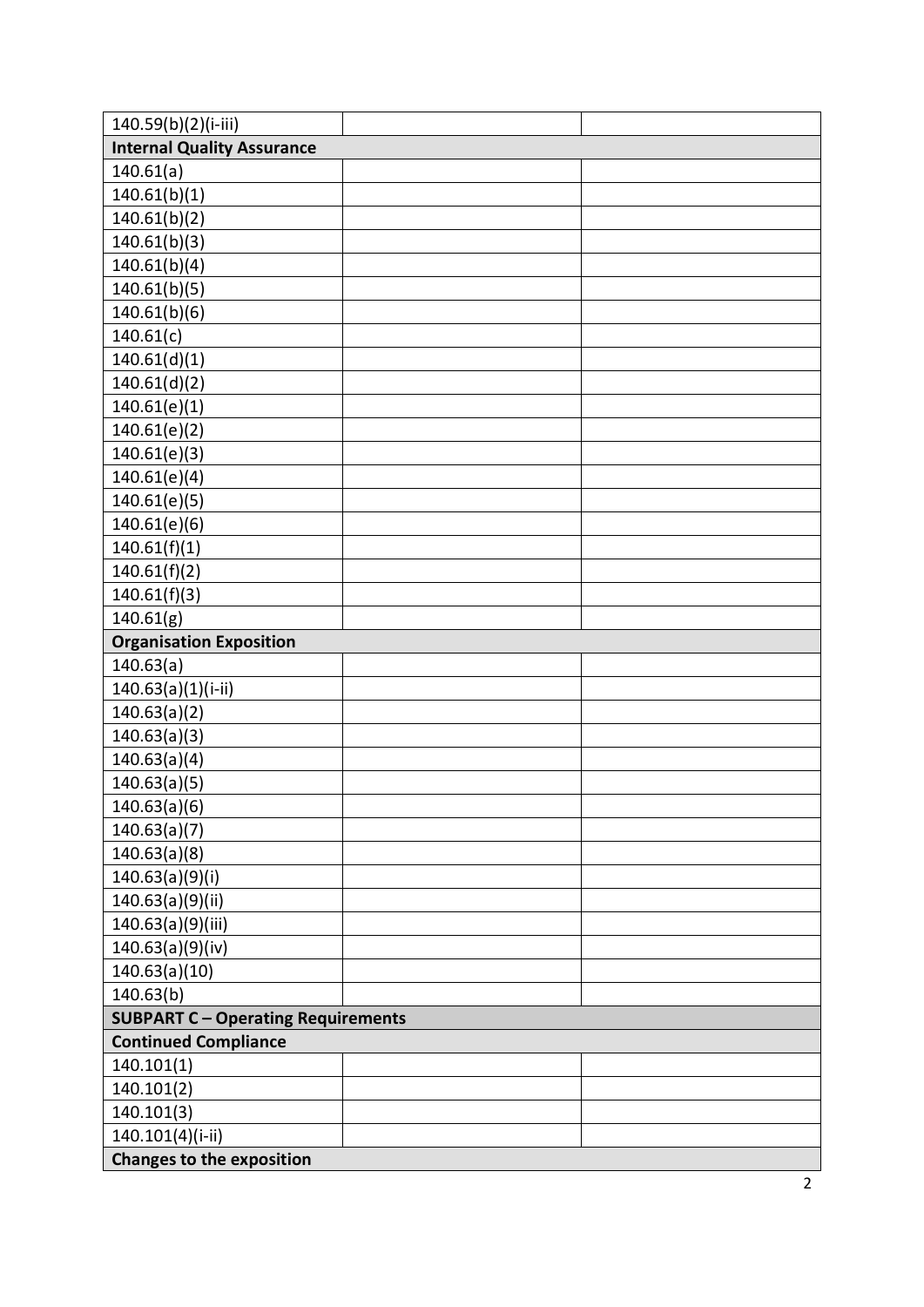| 140.103(a)(1) |  |
|---------------|--|
| 140.103(a)(2) |  |
| 140.103(a)(3) |  |
| 140.103(a)(4) |  |
| 140.103(a)(5) |  |
| 140.103(b)(1) |  |
| 140.103(b)(2) |  |
| 140.103(b)(3) |  |
| 140.103(b)(4) |  |
| 140.103(b)(5) |  |
| 140.103(c)    |  |
| 140.103(d)    |  |
| 140.103(e)    |  |
| 140.103(f)    |  |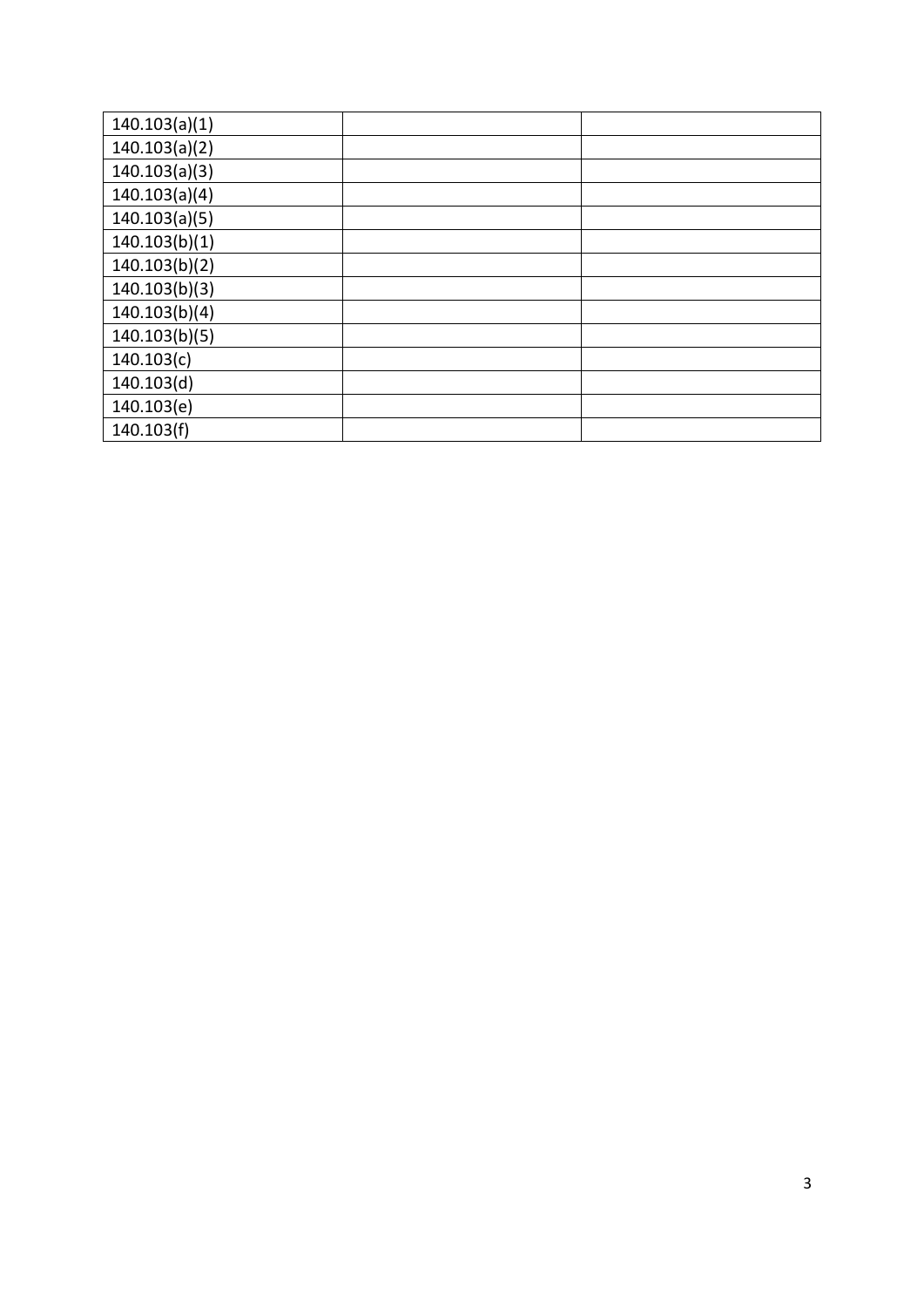## **APPENDIX A –Security Operational Standards**

| <b>CA Rule PART</b>                        | <b>MANUAL REFERENCE</b> | <b>COMMENTS</b> |
|--------------------------------------------|-------------------------|-----------------|
| A1. Sterile area search                    |                         |                 |
| A1. (1)(i-ii)                              |                         |                 |
| A1. (2)(i-ii)                              |                         |                 |
| A1. (3)(i-ii)                              |                         |                 |
| A2. Security control of sterile areas      |                         |                 |
| A2. (1)                                    |                         |                 |
| A2. (2)                                    |                         |                 |
| A3. Aircraft search                        |                         |                 |
| A3. $(a)(1)$                               |                         |                 |
| A3. $(a)(2)$                               |                         |                 |
| A3. $(b)(1)$                               |                         |                 |
| A3. $(b)(2)$                               |                         |                 |
| A3. (b)(3)                                 |                         |                 |
| A3. (c)(1)(i)                              |                         |                 |
| A3. (c)(1)(ii)                             |                         |                 |
| A3. (c)(1)(iii)                            |                         |                 |
| A3. $(c)(2)(i)$                            |                         |                 |
| A3. (c)(2)(ii)                             |                         |                 |
| A4. Screening point security and equipment |                         |                 |
| A4. (1)                                    |                         |                 |
| A4. (2)                                    |                         |                 |
| A4. (3)                                    |                         |                 |
| A4. (4)                                    |                         |                 |
| A4. (5)(i)                                 |                         |                 |
| A4. (5)(ii)                                |                         |                 |
| A4. (6)                                    |                         |                 |
| A5. Screening of the person                |                         |                 |
| A5. $(a)(1)$                               |                         |                 |
| A5. (a)(2)                                 |                         |                 |
| A5. $(a)(3)$                               |                         |                 |
| A5. $(b)(1)$                               |                         |                 |
| A5. $(b)(2)$                               |                         |                 |
| A5. $(b)(3)$                               |                         |                 |
| A5. (b)(4)(i)                              |                         |                 |
| A5. (b)(4)(ii)                             |                         |                 |
| A6. Screening by x-ray                     |                         |                 |
| A6. $(a)(1)$                               |                         |                 |
| A6. $(a)(2)$                               |                         |                 |
| A6. (b)                                    |                         |                 |
| A6. $(c)(1)$                               |                         |                 |
| A6. $(c)(2)$                               |                         |                 |
| A7. Screening by x-ray                     |                         |                 |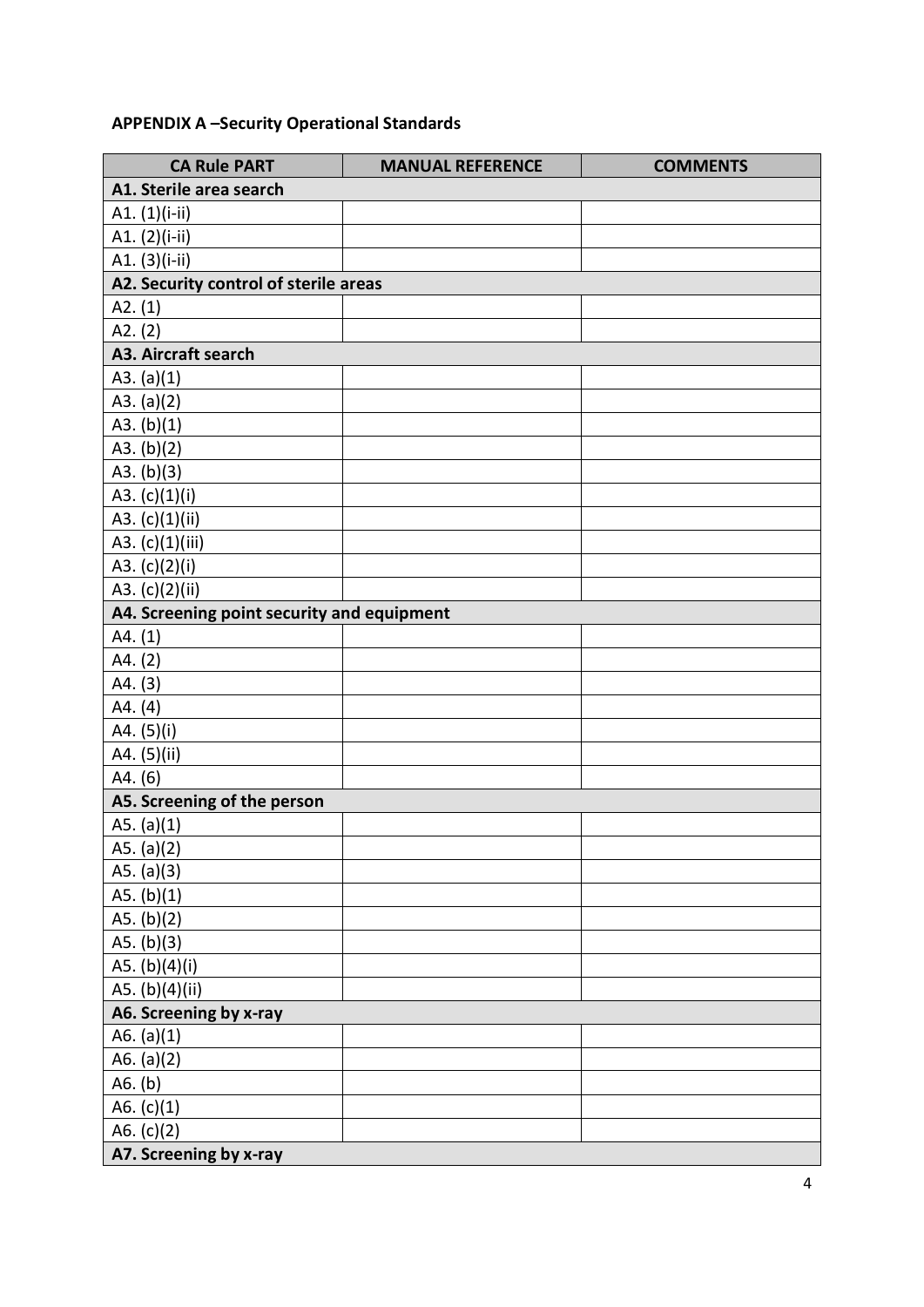| A7. $(a)(1)$                                  |                                                            |  |
|-----------------------------------------------|------------------------------------------------------------|--|
| A7. $(a)(2)$                                  |                                                            |  |
| A7. $(a)(3)$                                  |                                                            |  |
| A7. $(b)(1)$                                  |                                                            |  |
| A7. (b)(2)(i-v)                               |                                                            |  |
| A7. $(c)(1)$                                  |                                                            |  |
| A7. $(c)(2)$                                  |                                                            |  |
| A8. Relinquishment of items - disposal action |                                                            |  |
| A8. (1)                                       |                                                            |  |
| A8. (2)(i-iv)                                 |                                                            |  |
| A9. Surveillance of persons being screened    |                                                            |  |
| A9. (1)(i-ii)                                 |                                                            |  |
| A9. (2)                                       |                                                            |  |
| A10. Breaches of security screening           |                                                            |  |
| A10. (a) $(1-3)$                              |                                                            |  |
| $A10.$ (b)                                    |                                                            |  |
|                                               | A11. Screening point emergencies - action plans and alarms |  |
| A11. (a)                                      |                                                            |  |
| A11. $(b)(1)$                                 |                                                            |  |
| A11. $(b)(2)$                                 |                                                            |  |
| A11. (b)(3)(i-ii)                             |                                                            |  |
| A11. (b)(4)(i-ii)                             |                                                            |  |
| A11. (b)(5)(i-iv)                             |                                                            |  |
| <b>A12. Mobile Patrol</b>                     |                                                            |  |
| A12. $(a)(1-2)$                               |                                                            |  |
| A12. $(b)(1)$                                 |                                                            |  |
| A12. $(b)(2)$                                 |                                                            |  |
| A12. (b)(3)(i-iii)                            |                                                            |  |
| A12. $(b)(4)$                                 |                                                            |  |
| A12. $(b)(5)$                                 |                                                            |  |
| A12. $(b)(6)$                                 |                                                            |  |
| A12. $(b)(7)$                                 |                                                            |  |
| A12. (b)(8)(i-iv)                             |                                                            |  |
| A12. $(c)(1)$                                 |                                                            |  |
| A12. $(c)(2)$                                 |                                                            |  |
| A12. $(d)(3-4)$                               |                                                            |  |
| <b>A13. Check point Security</b>              |                                                            |  |
| A13. (1)                                      |                                                            |  |
| A13. (2)                                      |                                                            |  |
| A13. (3)                                      |                                                            |  |
| A13. (4)                                      |                                                            |  |
| <b>A14. Random Security Spot Checks</b>       |                                                            |  |
| A14. (1)                                      |                                                            |  |
| A14. (2)                                      |                                                            |  |
| A15. Verification - ID cards and licences     |                                                            |  |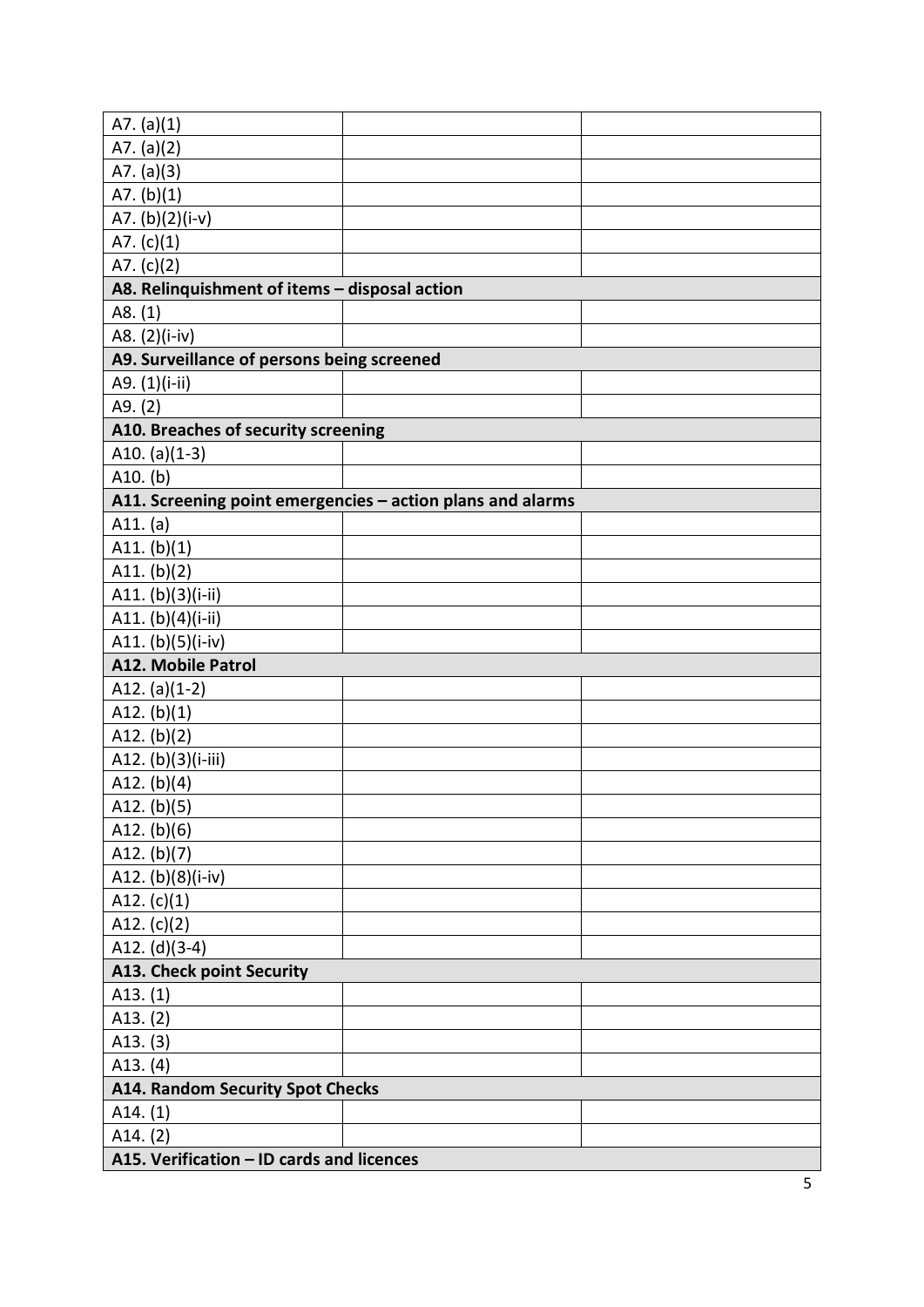| A15. $(1)$                                            |  |
|-------------------------------------------------------|--|
| A15. (2)                                              |  |
| <b>A16. Security escorts</b>                          |  |
| A16. (a)                                              |  |
| A16. $(b)(1-2)$                                       |  |
| A16. $(c)(1-2)$                                       |  |
| <b>A17. Foot Patrols</b>                              |  |
| A17. $(1)$                                            |  |
| A17. (2)(i-iii)                                       |  |
| <b>A18. Aircraft security</b>                         |  |
| A18. $(a)(1)(i)$                                      |  |
| A18. (a)(1)(ii)                                       |  |
| A18. (a)(1)(iii)                                      |  |
| A18. (a)(2)(i-iii)                                    |  |
| A18. $(a)(3)(i-ii)$                                   |  |
| A18. $(b)(1)$                                         |  |
| A18. $(b)(2)$                                         |  |
| <b>A19. Patrol vehicles</b>                           |  |
| A19. $(1-2)$                                          |  |
| A20. Intelligence and information                     |  |
| A20. $(1-2)$                                          |  |
| A21. Liaison with other organisations                 |  |
| A21. $(1-2)$                                          |  |
|                                                       |  |
| A22. Aviation Security Officer - Medical Requirements |  |
| A22.                                                  |  |
| A23. Training                                         |  |
| A23. (a) $(1-3)$                                      |  |
| A23. $(b)(1-5)$                                       |  |
| A23. (c)(1)(i-iv)                                     |  |
| A23. (c)(2)(i-iii)                                    |  |
| A23. $(c)(3)$                                         |  |
| A23. $(c)(4)$                                         |  |
| A23. $(c)(5)$                                         |  |
| A23. $(c)(6)$                                         |  |
| A23. $(c)(7)$                                         |  |
| A23. $(c)(8)$                                         |  |
| A23. $(c)(9)$                                         |  |
| A23. (c)(10)                                          |  |
| A23. (c)(11)                                          |  |
| A23. (c)(12)                                          |  |
| A23. (c)(13)                                          |  |
| <b>A24. Recurrent Testing</b>                         |  |
| A24. (a)                                              |  |
| A24. (b)                                              |  |